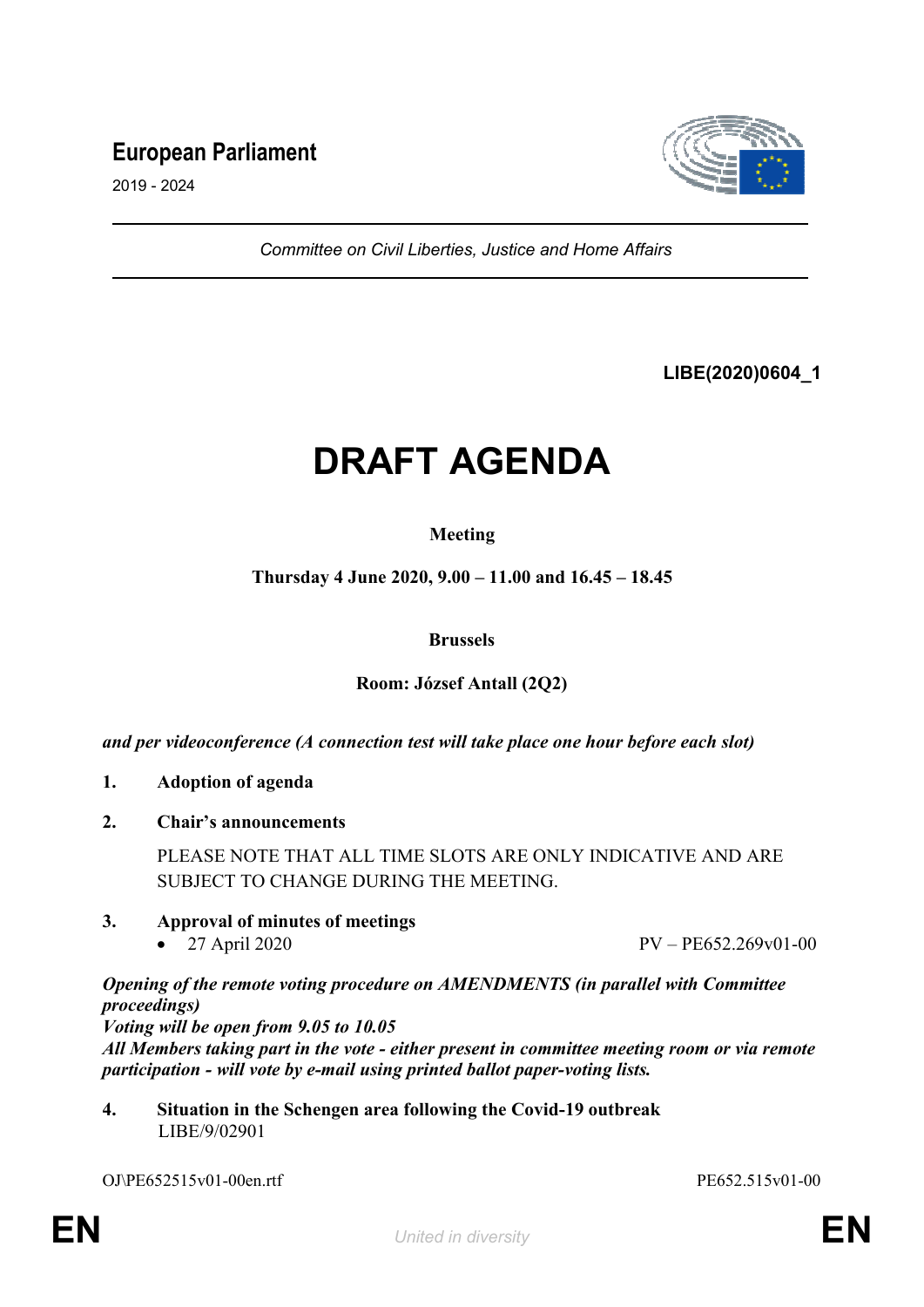2020/2640(RSP)

Rapporteur: Juan Fernando López Aguilar (S&D) Responsible: LIBE

Adoption of amendments

#### **4 June 2020, 9.00 – 9.30**

**5. Framework of ethical aspects of artificial intelligence, robotics and related technologies** LIBE/9/02263 2020/2012(INL) Rapporteur for the opinion: Assita Kanko (ECR) PA – PE652.296v01-00 Responsible: JURI\* – Ibán García Del Blanco (S&D) PR – PE650.508v01-00 • Consideration of draft opinion

#### **4 June 2020, 9.30 – 11.00**

- **6. The impact of the COVID-19 pandemic on the drugs situation in Europe** LIBE/9/03101
	- Presentation by Alexis Goosdeel, Director, European Monitoring Centre for Drugs and Drug Addiction (EMCDDA)

## **4 June 2020, 16.45 – 16.50**

*Opening of the remote voting procedure on FINAL TEXT (in parallel with Committee proceedings) Voting will be open from 16:50 to 17:30 All Members taking part in the vote - either present in committee meeting room or via remote participation - will vote by e-mail using printed ballot paper-voting lists.*

**7. Situation in the Schengen area following the Covid-19 outbreak** LIBE/9/02901 2020/2640(RSP)

Rapporteur: Juan Fernando López Aguilar (S&D) Responsible: LIBE

Adoption of motion for a resolution